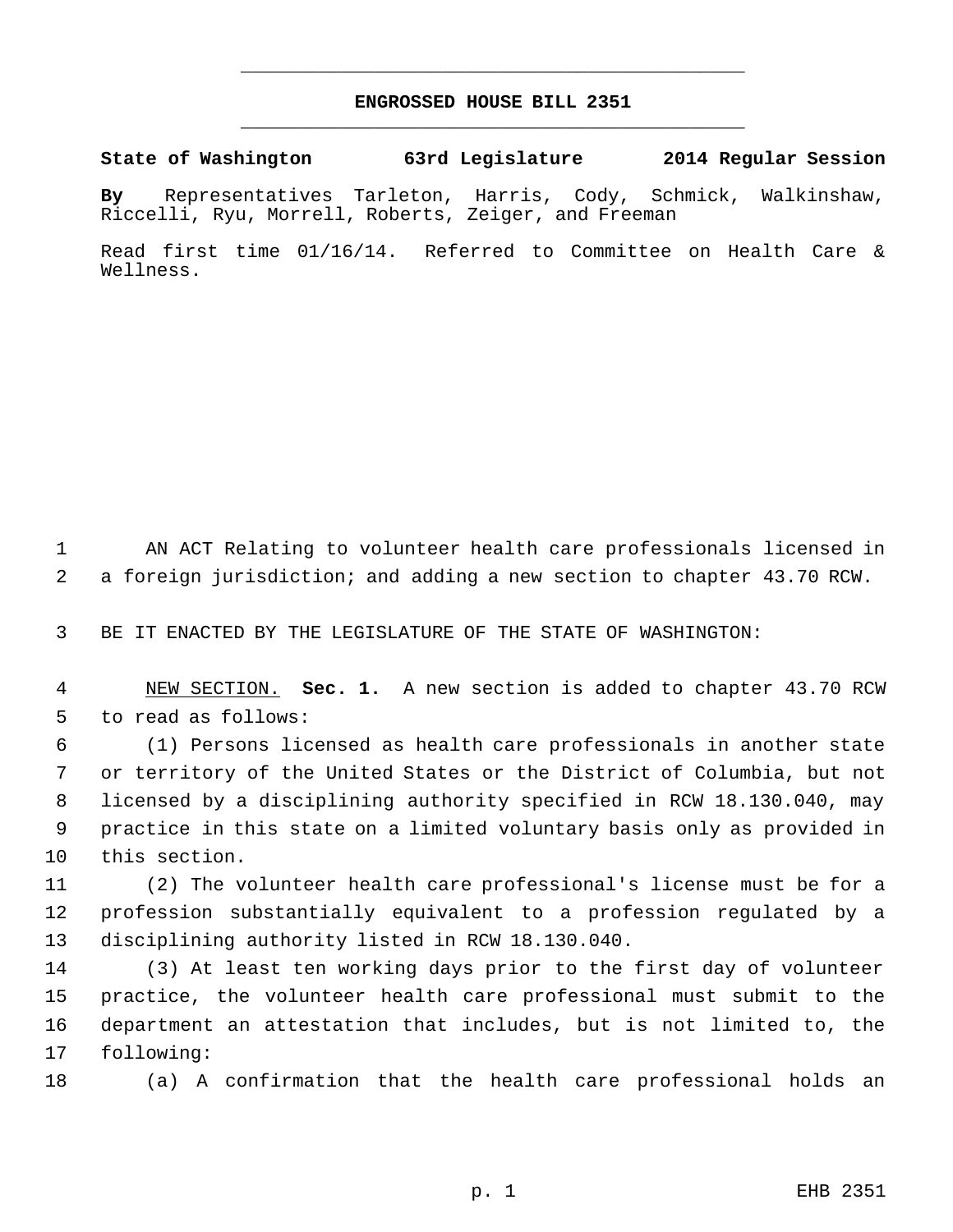active license to practice in any state or territory of the United States or the District of Columbia;

 (b) A confirmation that the health care professional is not presently subject to any disciplinary action or investigation for criminal or professional misconduct in any jurisdiction;

 (c) An acknowledgment that the health care professional understands he or she may perform only within the relevant professional scope of practice permitted under Washington law, or state of licensure, whichever is more restrictive;

 (d) A confirmation that the health care professional has not volunteered in Washington for more than thirty days in the current calendar year;

 (e) The contact information of the organization sponsoring the medical clinic or health care event, if any; and

(f) Anticipated volunteer practice dates.

 (4) The attestation must be made on a form established by the secretary.

 (5) Neither the volunteer health care professional nor the organization sponsoring a medical clinic or health care event, if any, may charge for any time or services performed in Washington. However, organizations sponsoring a medical clinic or health care event may pay or reimburse the volunteer health care professional for actual incurred travel costs.

 (6) No health care professional permitted to practice in Washington under this section may volunteer more than thirty days in any calendar year.

 (7) Any organization sponsoring a medical clinic or health care event using the services of any volunteer health care professional permitted to practice under this section must:

 (a) Independently verify each requirement in subsection (3) of this section for each volunteer health care professional and retain proof of verification for two years after the last day of the medical clinic or health care event;

 (b) Maintain the health care records of all patients evaluated or treated by a volunteer health care professional in compliance with chapter 70.02 RCW; and

(c) Ensure the health care records of all patients evaluated or